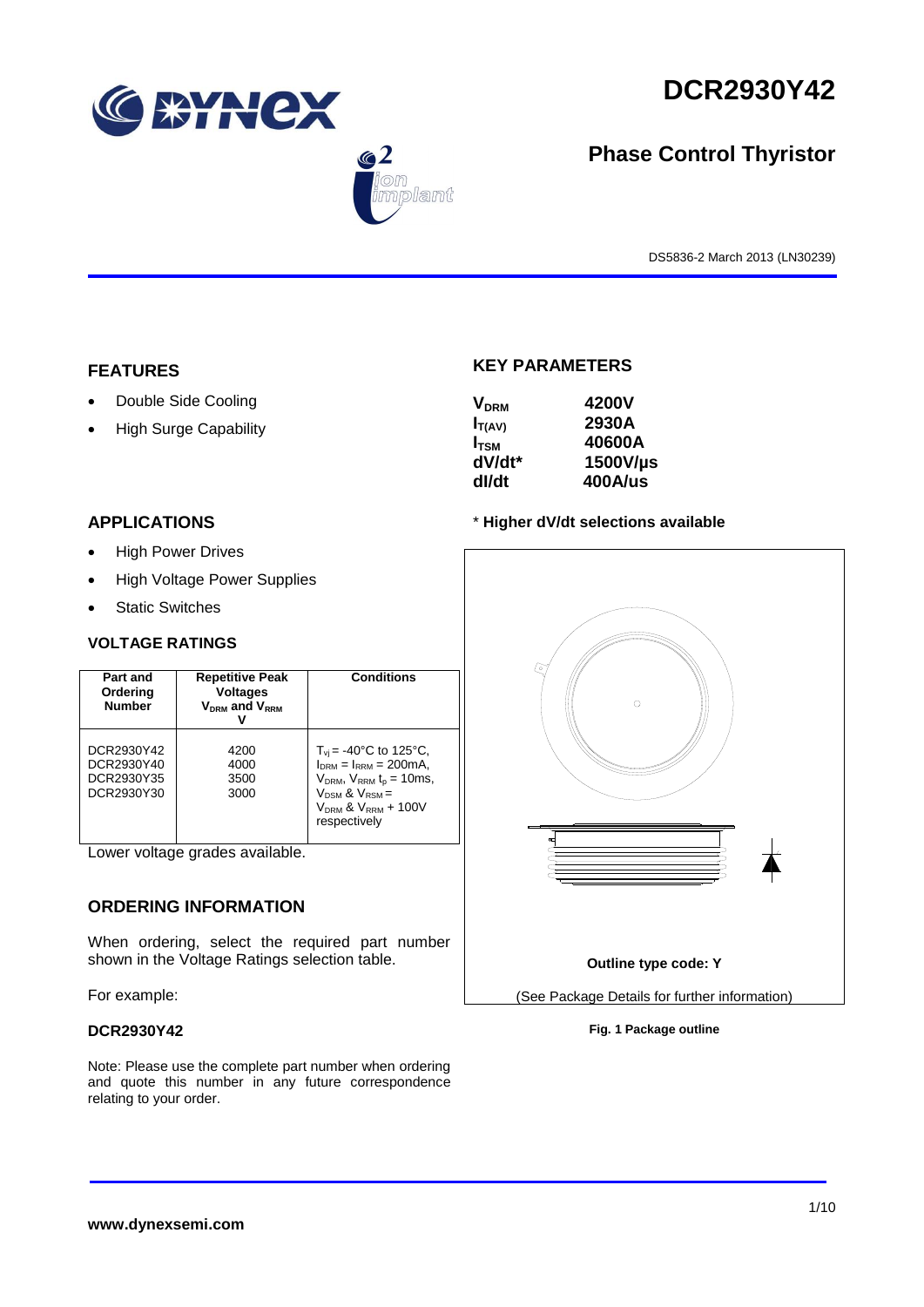



# **CURRENT RATINGS**

**Tcase = 60°C unless stated otherwise**

| Symbol              | <b>Parameter</b>                     | <b>Test Conditions</b>   | Max. | <b>Units</b> |
|---------------------|--------------------------------------|--------------------------|------|--------------|
| Double Side Cooled  |                                      |                          |      |              |
| $I_{T(AV)}$         | Mean on-state current                | Half wave resistive load | 2930 | A            |
| I <sub>T(RMS)</sub> | <b>RMS</b> value                     | -                        | 4600 | Α            |
| Iτ                  | Continuous (direct) on-state current | $\overline{\phantom{0}}$ | 4210 | Α            |

# **SURGE RATINGS**

| Symbol       | <b>Parameter</b>                        | <b>Test Conditions</b>                           | Max. | Units             |
|--------------|-----------------------------------------|--------------------------------------------------|------|-------------------|
| <b>I</b> TSM | Surge (non-repetitive) on-state current | 10ms half sine, $T_{\text{case}} = 125^{\circ}C$ | 40.6 | kA                |
| $l^2t$       | $I2t$ for fusing                        | $V_R = 0$                                        | 8.24 | MA <sup>2</sup> s |

# **THERMAL AND MECHANICAL RATINGS**

| Symbol                         | <b>Parameter</b>                      | <b>Test Conditions</b>                      |             | Min.           | Max.    | <b>Units</b> |
|--------------------------------|---------------------------------------|---------------------------------------------|-------------|----------------|---------|--------------|
| $R_{th(j-c)}$                  | Thermal resistance – junction to case | Double side cooled                          | DC          |                | 0.00835 | °C/W         |
|                                |                                       | Single side cooled                          | Anode DC    | ٠              | 0.0134  | °C/W         |
|                                |                                       |                                             | Cathode DC  | $\blacksquare$ | 0.023   | °C/W         |
| $R_{th(c-h)}$                  | Thermal resistance – case to heatsink | Clamping force 54.0kN                       | Double side | $\blacksquare$ | 0.002   | °C/W         |
|                                |                                       | (with mounting compound)                    | Single side |                | 0.004   | °C/W         |
| $T_{\rm\scriptscriptstyle VI}$ | Virtual junction temperature          | Blocking V <sub>DRM</sub> / <sub>VRRM</sub> |             |                | 125     | °C           |
| $T_{\text{stg}}$               | Storage temperature range             |                                             |             | $-55$          | 125     | °C           |
| $F_m$                          | Clamping force                        |                                             |             | 48             | 59      | kN           |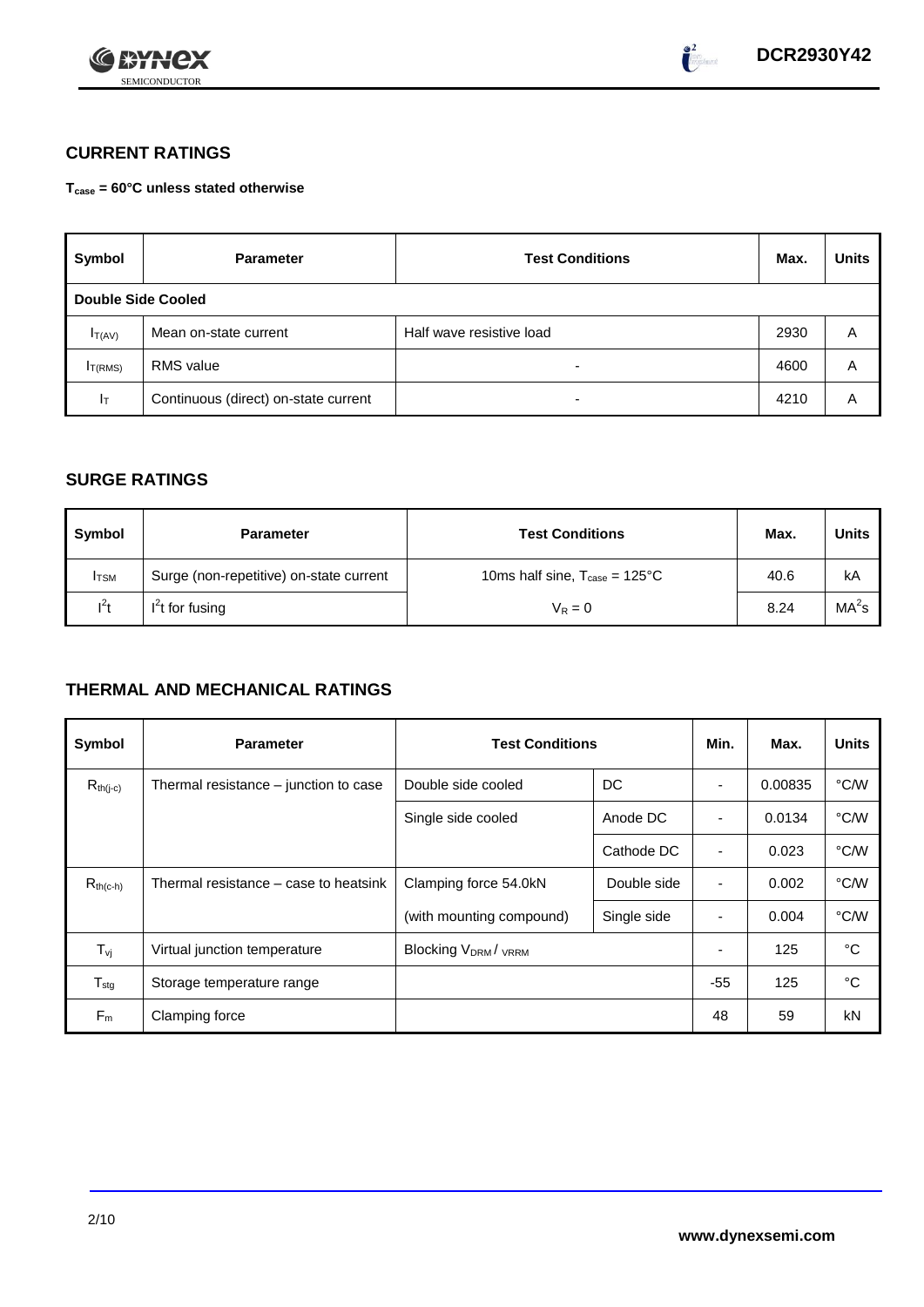



# **DYNAMIC CHARACTERISTICS**

| Symbol           | <b>Parameter</b>                              | <b>Test Conditions</b>                                                                          |                 | Min.                     | Max.  | <b>Units</b> |
|------------------|-----------------------------------------------|-------------------------------------------------------------------------------------------------|-----------------|--------------------------|-------|--------------|
| <b>IRRM/IDRM</b> | Peak reverse and off-state current            | At $V_{RRM}/V_{DRM}$ , $T_{case} = 125^{\circ}C$                                                |                 | $\overline{\phantom{a}}$ | 200   | mA           |
| dV/dt            | Max. linear rate of rise of off-state voltage | To 67% $V_{DRM}$ , T <sub>j</sub> = 125°C, gate open                                            |                 | $\overline{\phantom{a}}$ | 1500  | $V/\mu s$    |
| dl/dt            | Rate of rise of on-state current              | From 67% $V_{DRM}$ to 2x $I_{T(AV)}$                                                            | Repetitive 50Hz | $\overline{\phantom{a}}$ | 150   | $A/\mu s$    |
|                  |                                               | Gate source 30V, 10 $\Omega$ ,                                                                  | Non-repetitive  |                          | 400   | $A/\mu s$    |
|                  |                                               | $t_r < 0.5 \mu s$ , $T_i = 125$ °C                                                              |                 |                          |       |              |
| $V_{T(TO)}$      | Threshold voltage - Low level                 | 500A to 3000A at $T_{\text{case}} = 125^{\circ}$ C                                              |                 |                          | 0.82  | $\vee$       |
|                  | Threshold voltage - High level                | 3000A to 7200A at $T_{\text{case}} = 125^{\circ}$ C                                             |                 |                          | 0.98  | $\vee$       |
| $r_{\text{T}}$   | On-state slope resistance - Low level         | 500A to 3000A at $T_{\text{case}} = 125^{\circ}C$                                               |                 |                          | 0.292 | $m\Omega$    |
|                  | On-state slope resistance - High level        | 3000A to 7200A at $T_{\text{case}} = 125^{\circ}$ C                                             |                 |                          | 0.198 | $m\Omega$    |
| $t_{\text{qd}}$  | Delay time                                    | $V_D = 67\%$ V <sub>DRM</sub> , gate source 30V, 10 $\Omega$                                    |                 | <b>TBD</b>               | TBD   | μs           |
|                  |                                               | $t_r = 0.5 \mu s$ , $T_i = 25^{\circ}C$                                                         |                 |                          |       |              |
| $t_{\alpha}$     | Turn-off time                                 | $T_i$ = 125°C, $V_R$ = 200V, dl/dt = 1A/µs,                                                     |                 | 250                      | 500   | μs           |
|                  |                                               | $dV_{DR}/dt = 20V/\mu s$ linear                                                                 |                 |                          |       |              |
| $Q_{\rm S}$      | Stored charge                                 | $I_T = 2000A$ , $T_i = 125^{\circ}C$ , dl/dt – 1A/µs,                                           |                 | 1200                     | 3500  | μC           |
| IL.              | Latching current                              | $T_i = 25^{\circ}C$ , $V_D = 5V$                                                                |                 | $\blacksquare$           | 3     | A            |
| Iн               | Holding current                               | $T_i = 25^{\circ}C$ , R <sub>G-K</sub> = $\infty$ , I <sub>TM</sub> = 500A, I <sub>T</sub> = 5A |                 |                          | 300   | mA           |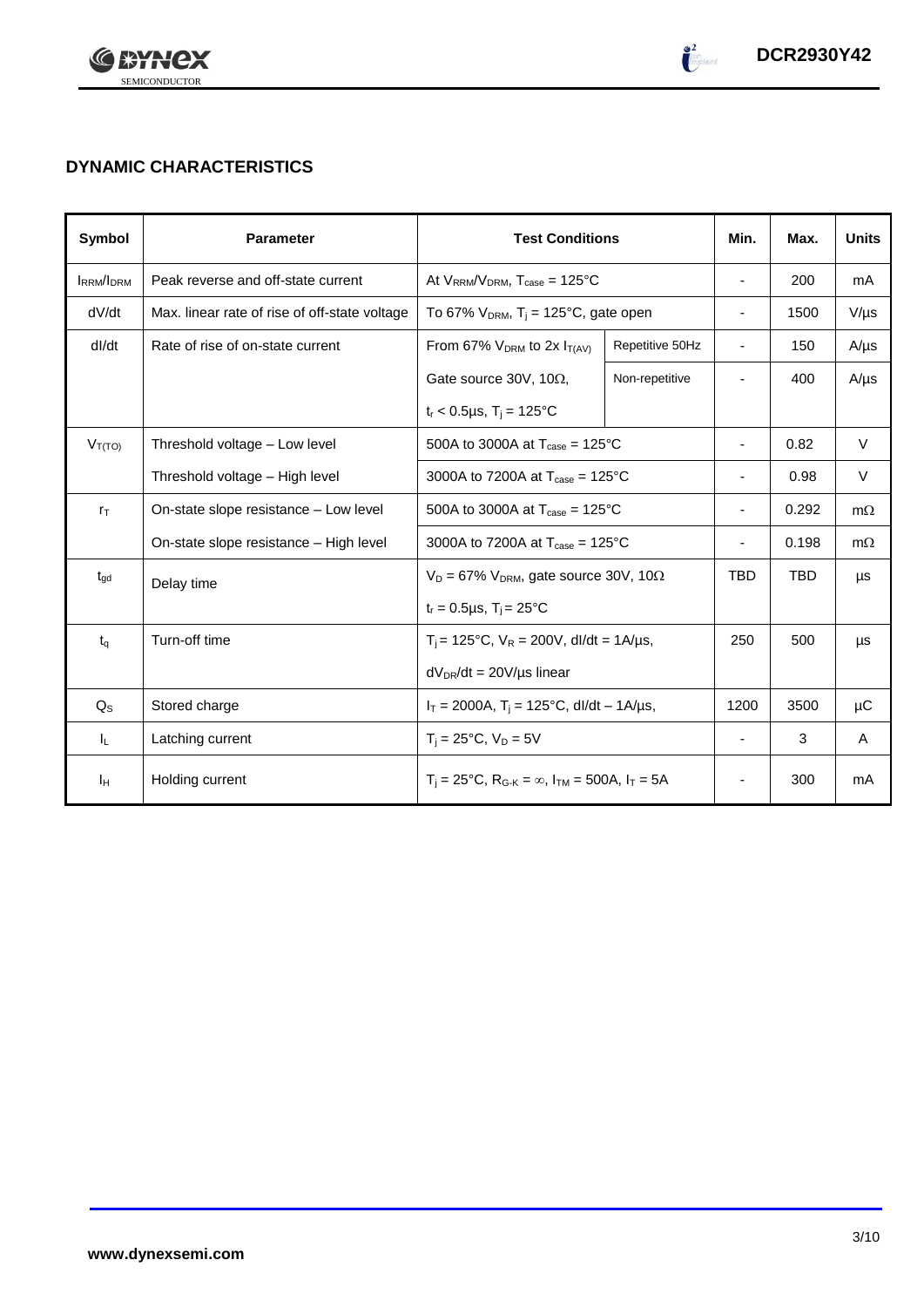

# **GATE TRIGGER CHARACTERISTICS AND RATINGS**

| Symbol          | <b>Parameter</b>         | <b>Test Conditions</b>                    | Max. | <b>Units</b> |
|-----------------|--------------------------|-------------------------------------------|------|--------------|
| V <sub>GT</sub> | Gate trigger voltage     | $V_{DRM} = 5V$ , $T_{case} = 25^{\circ}C$ | 1.5  | V            |
| VGD             | Gate non-trigger voltage | At $V_{DRM}$ , $T_{case} = 125^{\circ}C$  | TBD  | V            |
| IGТ             | Gate trigger current     | $V_{DRM}$ = 5V, $T_{case}$ = 25°C         | 350  | mA           |
| lgp             | Gate non-trigger current | $V_{DRM}$ = 5V, $T_{case}$ = 25°C         | TBD  | mA           |

# **CURVES**





 $V_{TM}$  **EQUATION** Where  $A = 0.866995$  $B = -0.042053$  $V_{TM} = A + B\ln(I_T) + C.I_T + D.\sqrt{I_T}$  C = 0.000100  $D = 0.014062$ these values are valid for  $T_i = 125^{\circ}$ C for  $I_T$  500A to 10,000A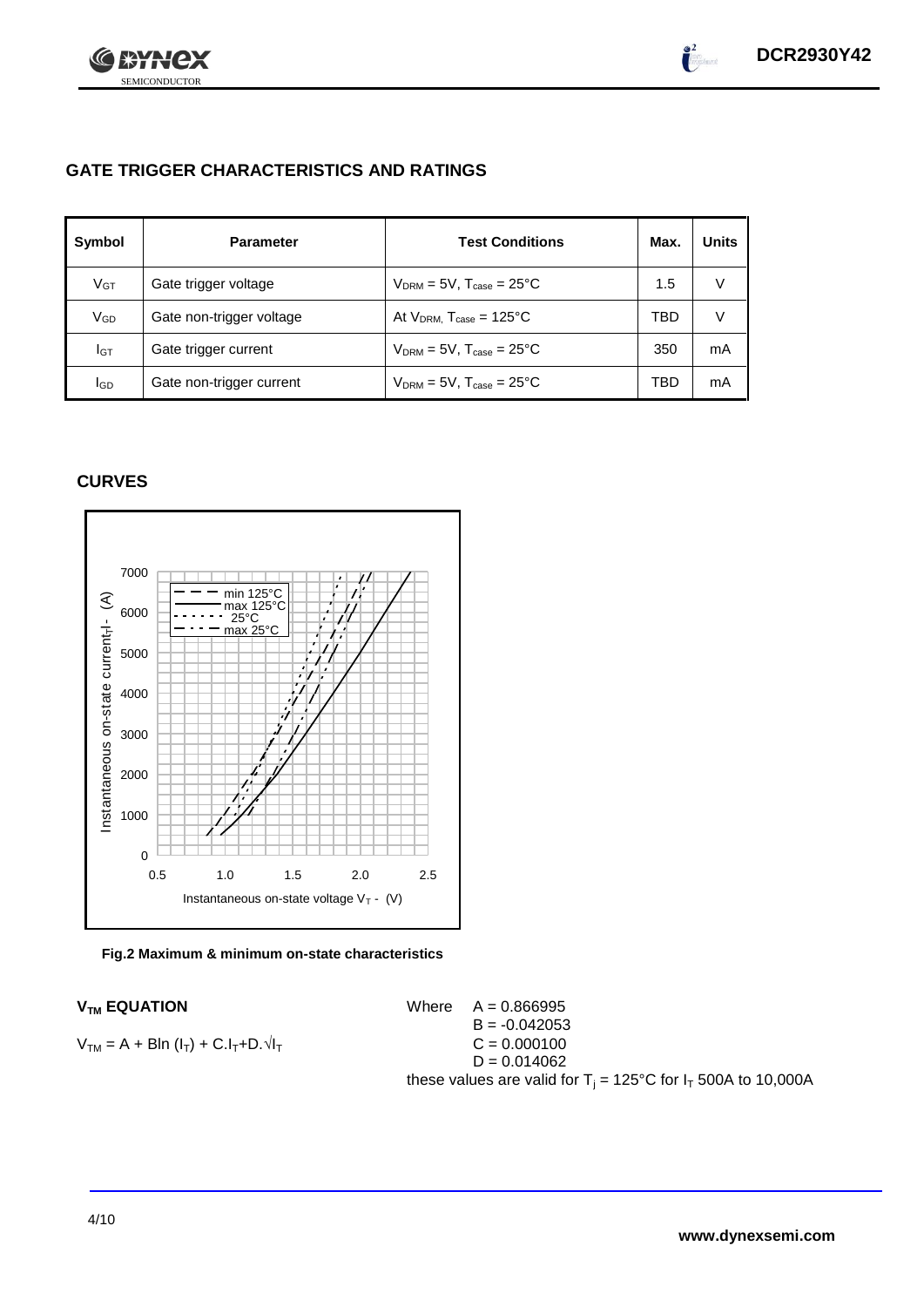



**Fig.5 Maximum permissible heatsink temperature, double side cooled – sine wave**

**DCR2930Y42**

 $\int_0^2$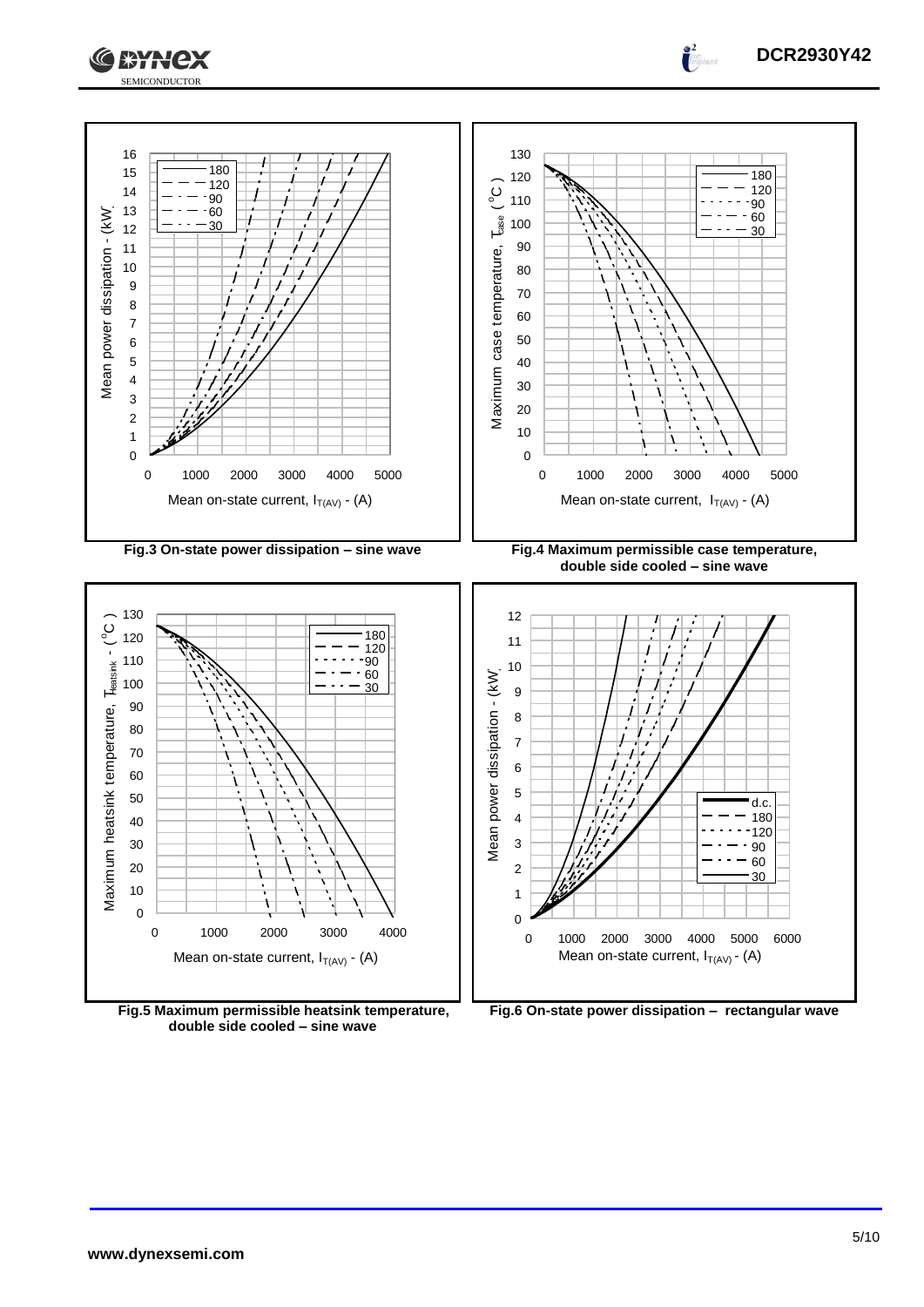





**DCR2930Y42**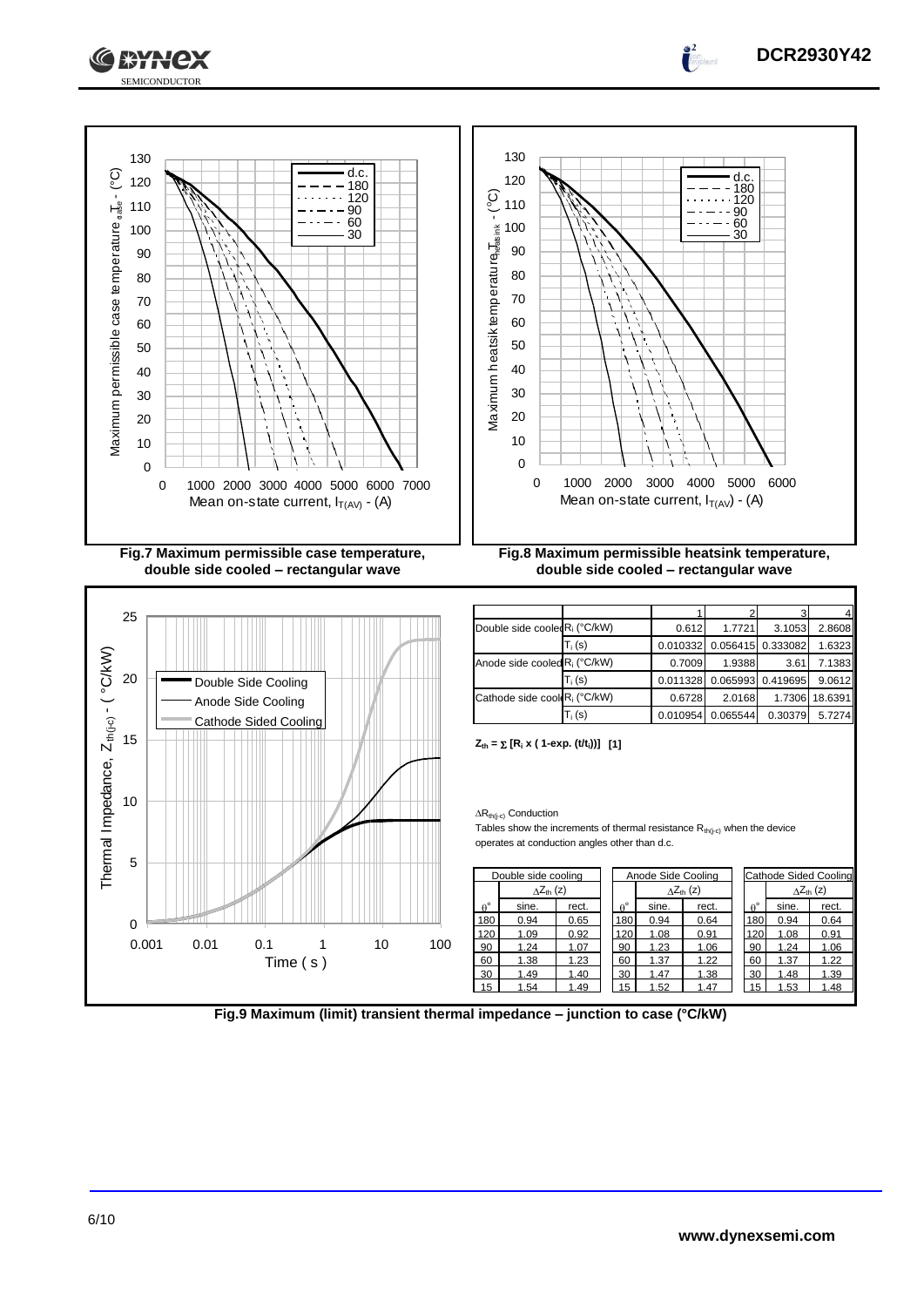





**DCR2930Y42**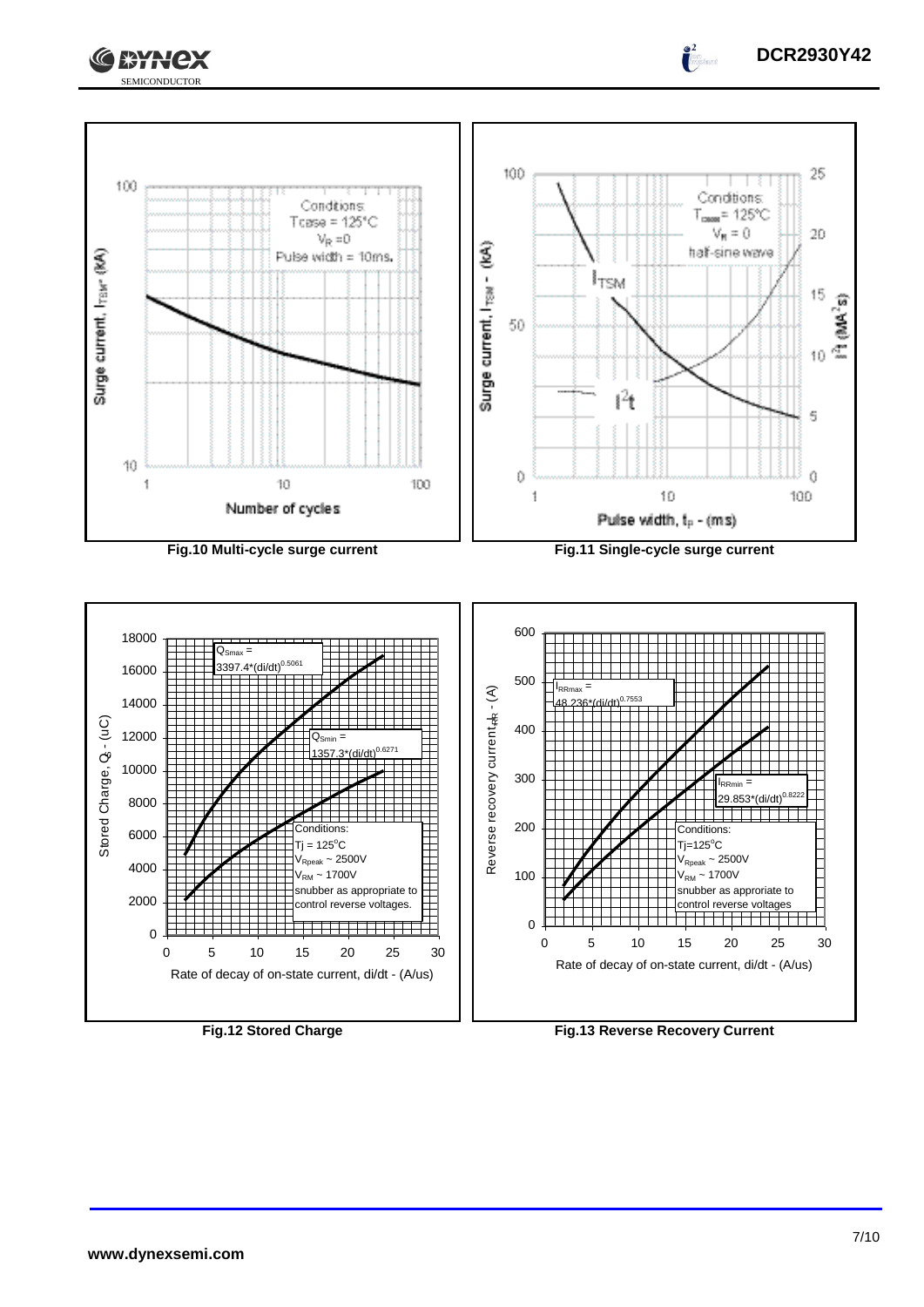

**Fig14 Gate Characteristics**



**Fig. 15 Gate characteristics**

**DCR2930Y42**

 $\int_0^2$ 

**CEYNEX**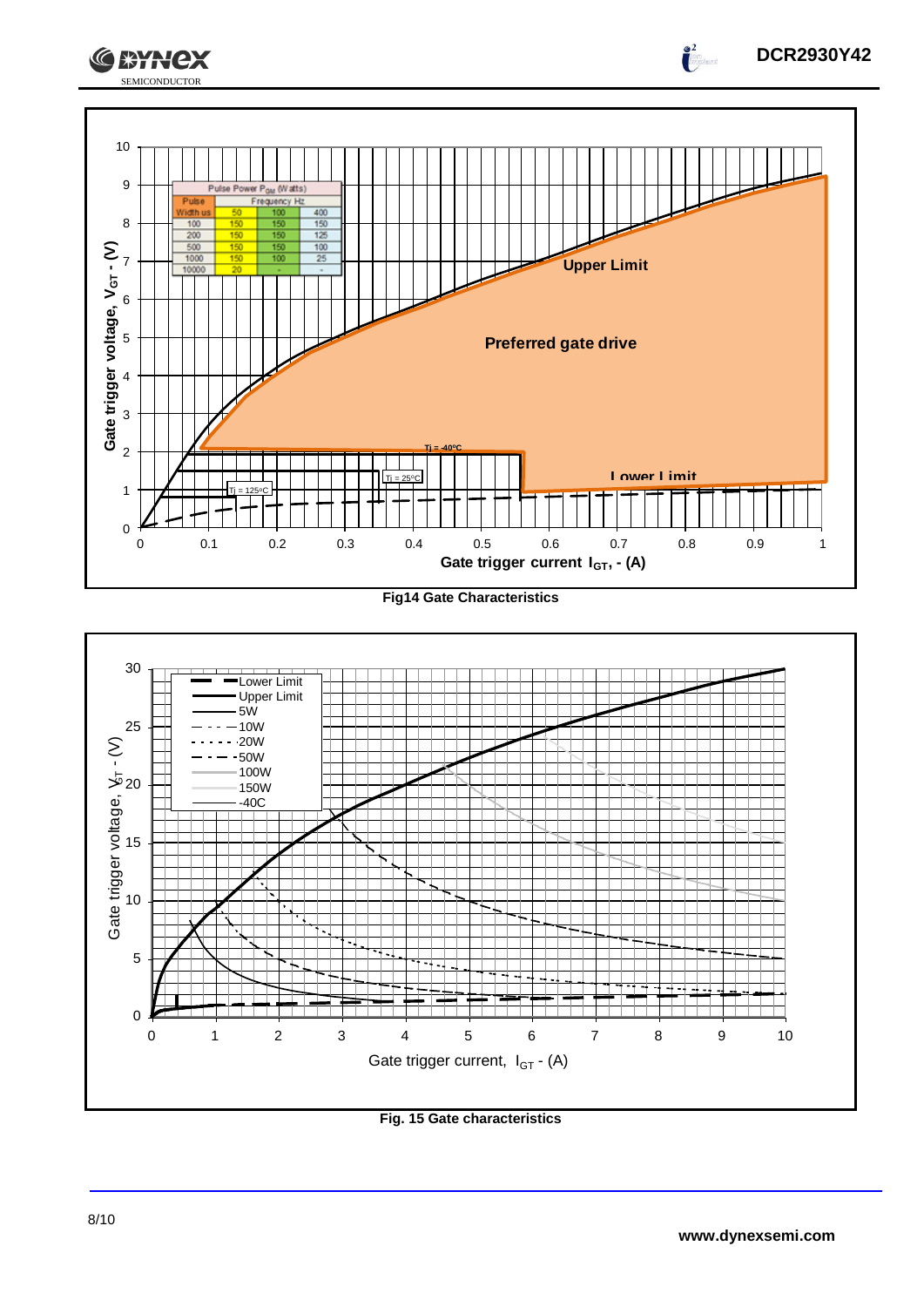

 $\int_0^2$ 

## **PACKAGE DETAILS**

For further package information, please contact Customer Services. All dimensions in mm, unless stated otherwise. DO NOT SCALE.



**Fig.16 Package outline**